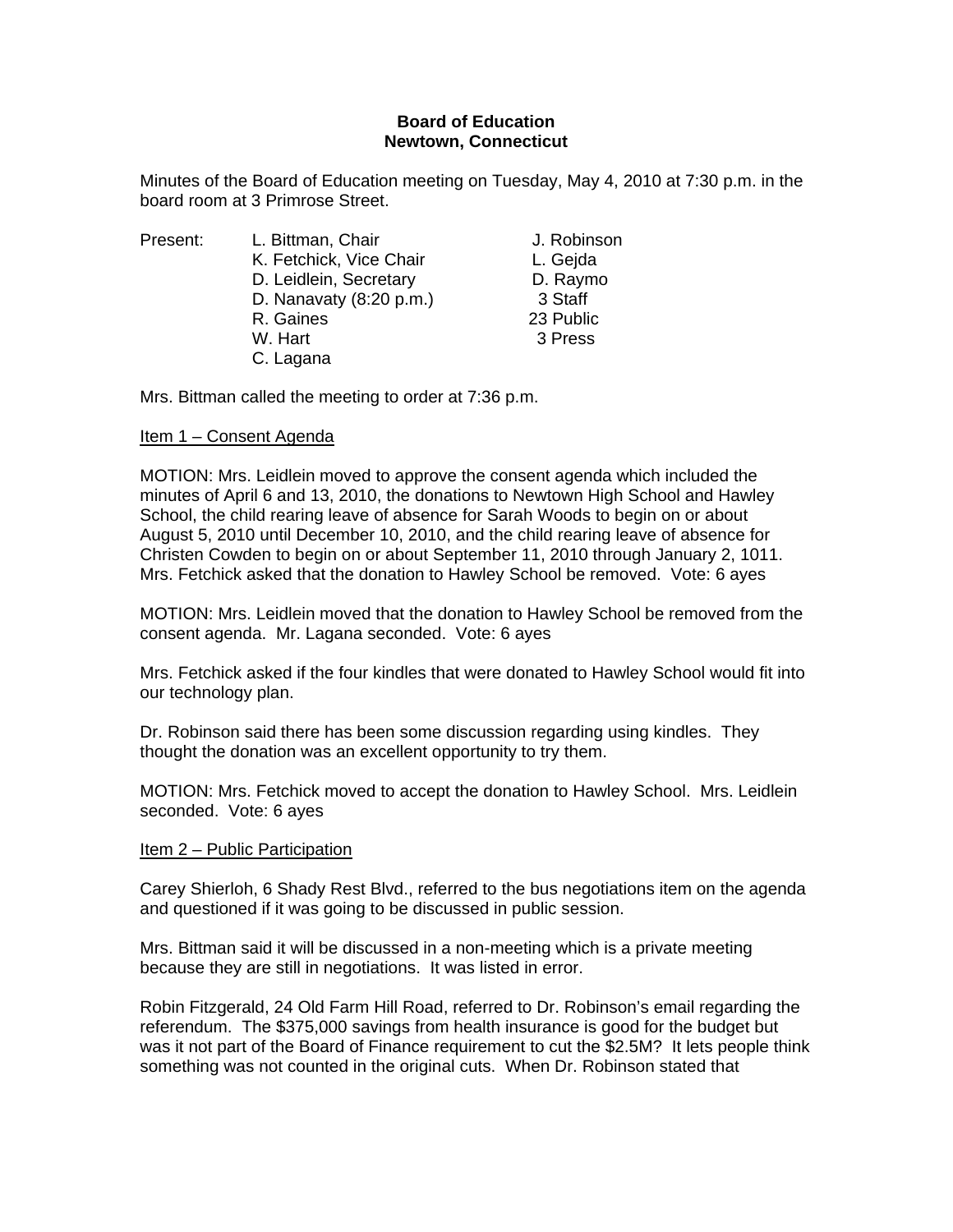#### Board of Education **-2-** All the second of Education **-2-** All the May 4, 2010

additional cuts would be made if the referendum was defeated she should have said possible cuts. We don't know what the Legislative Council will do if it is defeated. When Dr. Robinson stated that Pat Llodra said additional cuts couldn't be made from the Town side she should only say they can make a recommendation. The Legislative Council is the only authority who can pose that to voters. Regarding the statement about the risk in voting no there is a risk all the way around. Mrs. Fitzgerald said she wanted to know when something was cut from the budget if it was ever put back. Why would you trust them to reinstate programs that have been cut? She is voting no on this referendum and if the Legislative Council cuts more she will continue to vote no. Finally, people will not believe anything the Legislative Council says if they keep cutting. Dr. Robinson has been forced to take risks. Taxpayers are tired of it and are willing to fight for it.

# Item 3 – Reports

Correspondence: Mrs. Leidlein said we received correspondence from Kinga Walsh and Alyssa Farley for information, email from Fran Maturo and Lori Roherbacher regarding the next steps, Jane Porter, Charles Hepp, Joanne Bisonette and Po Murray regarding votes for the referendum and reasons why they voted no. We received correspondence from Sally Lynn McDonald and Claire Callen, and an email from Karen Pierce regarding the PTA's correspondence with parents in the community. This afternoon we received an email from all PTA presidents with a request for a question and answer session with the Board before the referendum.

Chair Report: Mrs. Bittman mentioned the joint meeting with the Legislative Council, Board of Finance and Board of Selectman. The Policy Subcommittee has been working to revise the Board bylaws. She is deeply grateful for all of the support we have gotten from the public for education.

## Superintendent's Report:

Dr. Robinson said that today Head O'Meadow lost some power and water due to a possible lightening strike. There was no email or internet service for most of the day because of an equipment burnout at the middle school. Late today there was a bus accident at Buttonshop Road with one Reed student who was not hurt.

Dr. Robinson thanked everyone who has been emailing her regarding the budget and appreciates the support.

The State of Connecticut is submitting their Race To The Top Race grant proposal and has reallocated the fund increasing the amount that would come to Newtown. Our original allocation was \$64,000 and Newtown did not sign on because of all the requirements. It is now \$140,000 more for a total of \$204,670. She is more inclined that we take a look this time. It's a long shot that Connecticut will get anything. This money is over four years.

So far eight teachers have opted for the retirement incentive. We still need 12 before May 15 to be able to offer it.

We have 85 completed applications for the principal positions. Dr. Gejda and Joan Libby have screened those down to 10 candidates will be interviewed by teams next week. Then 4 or 5 will be at the next level of interviews.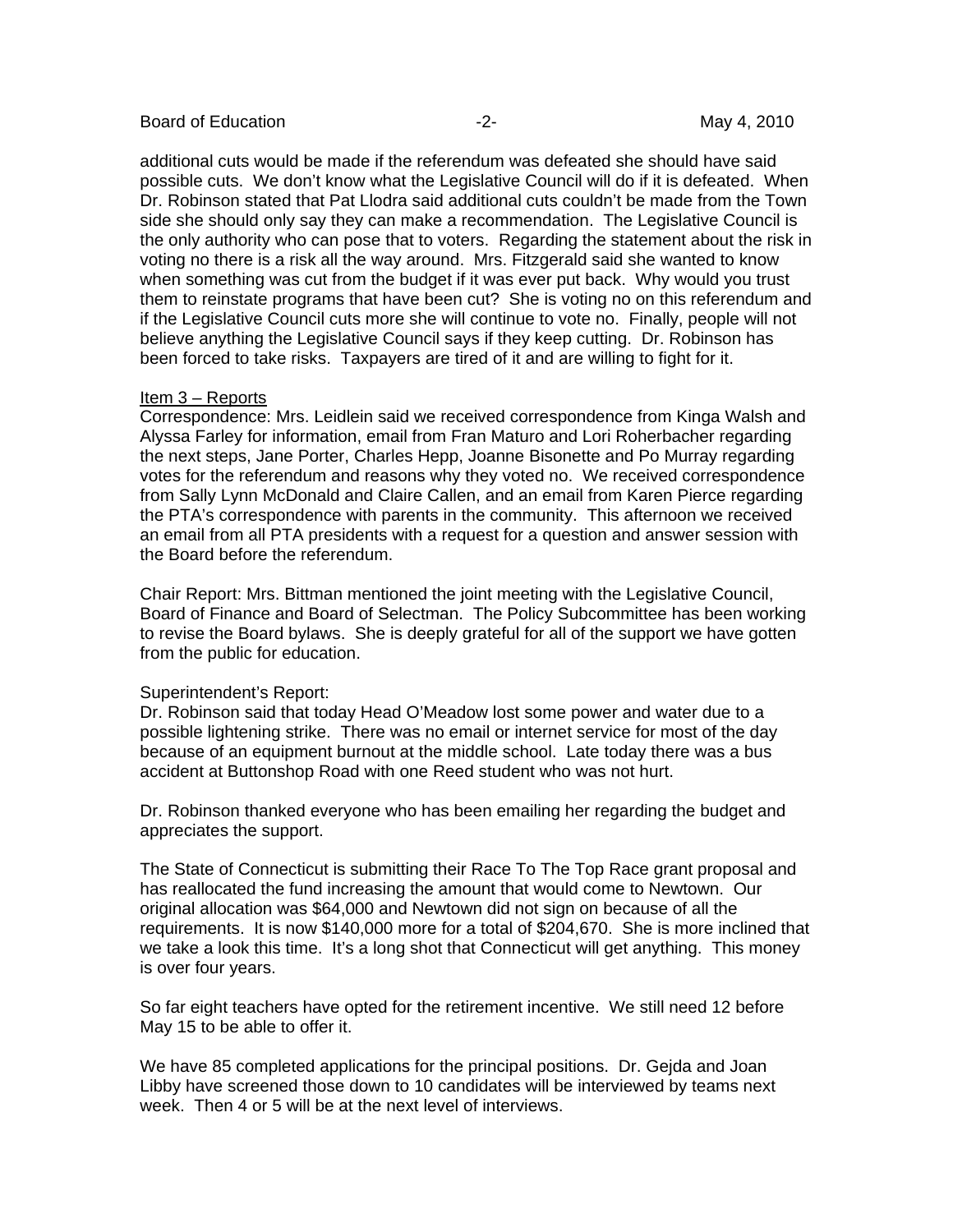Board of Education **-2-** Figure 2010 **May 4, 2010** 

Tools for Schools training began today with Ken Foscue from the State Department of Health. Teams include custodians, nurses, teachers and an administrator in each building. They will look at unsafe issues as well as air quality.

Dr. Robinson spoke about the China trip with a slide presentation.

Mr. Hart asked how the trip was funded.

Dr. Robinson said each of the 25 teachers and administrators paid their own way on their spring break and worked at the school. She complimented our teachers on making the trip. We have the support of the foreign affairs office there who is looking to do a sister city project with Newtown.

Pupil Personnel Report: Dr. Michael Regan, Director of Pupil Personnel Services, spoke about his department. Special education is a system of special instruction that individual students need to meet goals. We deal with multiple types of disabilities and are mandated to provide services for them. We employ our special education teachers for regular education classrooms and resource rooms and related services people which include occupational and physical therapists, nurses, guidance counselors and school psychologists. We write individual education plans for each identified student which serves as a contract between the district and parents of the student. PPTs have to include special education personnel to help plan the programs. We tie everything we do back to the curriculum and are in a full progress monitoring routine with these students to make sure our instruction is effective.

Mrs. Fetchick asked if when we speak of special education students that refers to those with PPTs or does it include those who are just taken out of class for extra help.

Dr. Regan said we are required to seek out students with disabilities. We go through a process of evaluation to determine the disability and type of instruction. Those who just need accommodations are under a different act for 504 accommodations. After we identify the need we have to determine how much and what type of instruction and if the service will be in the regular classroom, resource room, special education class or placed out of district. Every move we make is tied into data.

Mrs. Leidlein asked if these students are sent out of district because we don't have selfcontained classrooms.

Dr. Regan said we don't have self-contained classrooms because a student would never leave a self-contained classroom. He would rather make substantial efforts to educate students in the regular classroom environment. We meet with teachers every month and re-evaluate the programs.

Mrs. Leidlein asked if we were going to implement programs to keep our students in district.

Dr. Regan said there are certain placements we have no control over such as DCF placements. Some have needs that are too burdensome on staff to take care of and some are too disruptive to the other students.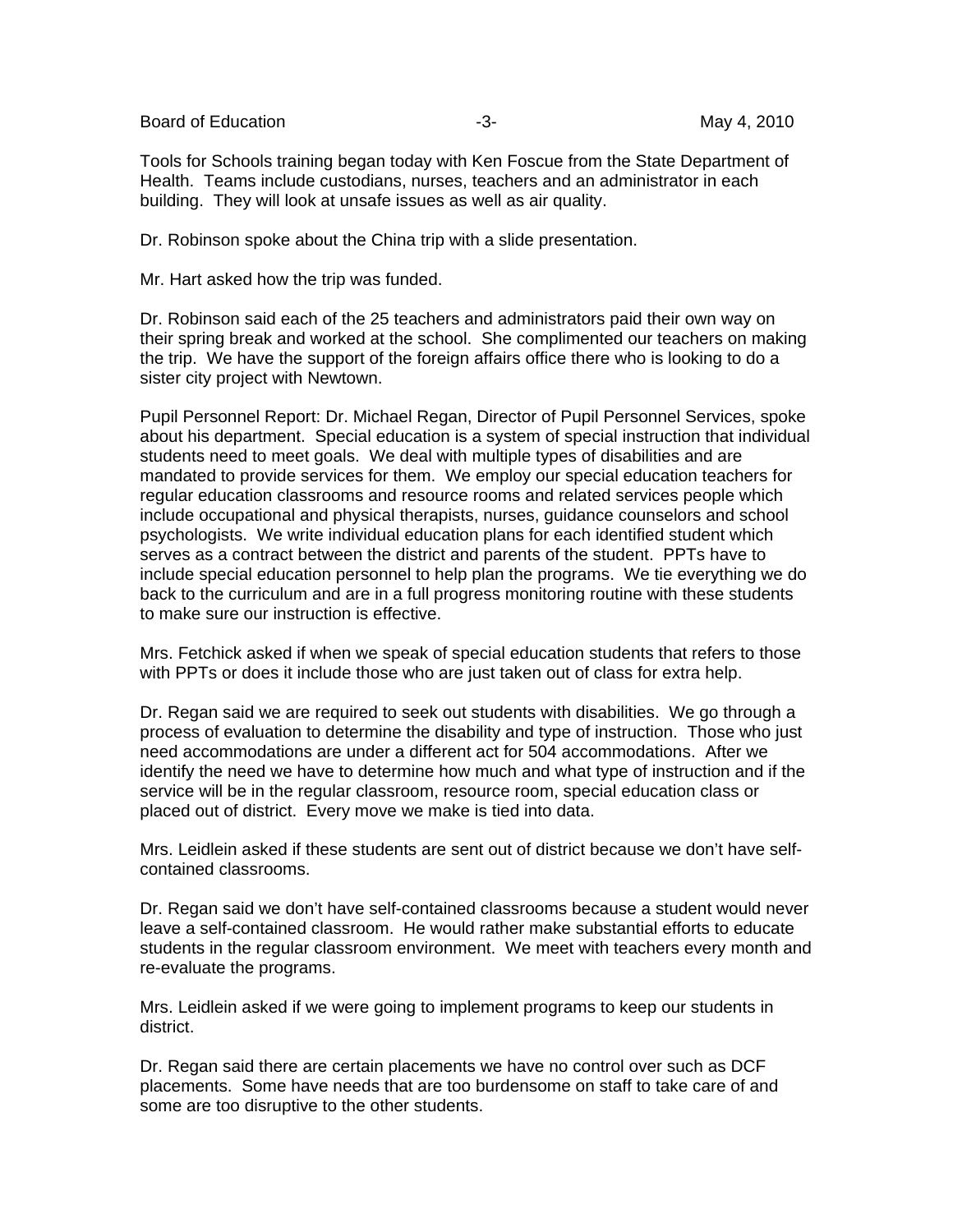Board of Education **-4-** Alternative Control of Education **May 4**, 2010

Mr. Nanavaty said there have been situations where Dr. Regan has been able to make program for students to stay indistrict.

Dr. Regan said that many autistic students are outplaced but we do provide complete services for many of these students with our trained staff.

Mr. Nanavaty asked how increased class sizes would affect our special education population.

Dr. Regan said it would probably have an impact on the regular education side but we would still provide services in the IEP.

Mr. Hart asked where parents would go to learn about the special education programs. Dr. Regan said we have held workshops for parents to educate them on the special education programs. The state also provides documents for parents with special education students.

Mr. Hart suggested having that information on our web site. Mrs. Fetchick agreed with Mr. Hart. She suggested to Dr. Regan that the communications committee could help facilitate getting information on our district website. Other districts have information to help guide parents through the process.

Mrs. Bittman asked that as children age up, what percentage of the autistic group may be able to exist without our services.

Dr. Regan said that every three years we have a re-evaluation to see if specialized instruction is needed. We find our exit rate the greatest at the high school. Many times special education students leave the program as juniors and have a 504 plan.

Mr. Nanavaty said that talking to people in other school districts many parents have to fight to get their child recognized. That is where Newtown shines. We help children at the pre-K level. We as a Board should recognize how special our program is.

Financial Report:

MOTION: Mr. Nanavaty moved to approve the financial report for the month ending March 31, 2010. Mr. Lagana seconded.

Mr. Hart asked if we had a matrix on what it costs us to process invoices and how we purchase supplies.

Mrs. Raymo said we have been pushing state consortium bidding and having one vendor for prices. Ed Arum was very involved in preparing consortium bids. We are pushing bulk purchasing.

Mrs. Bittman said that would be an issue for the Finance Subcommittee.

Mrs. Fetchick questioned whether the items under line 212 medical and dental insurance were what we expected to pay.

Mrs. Raymo said that was correct.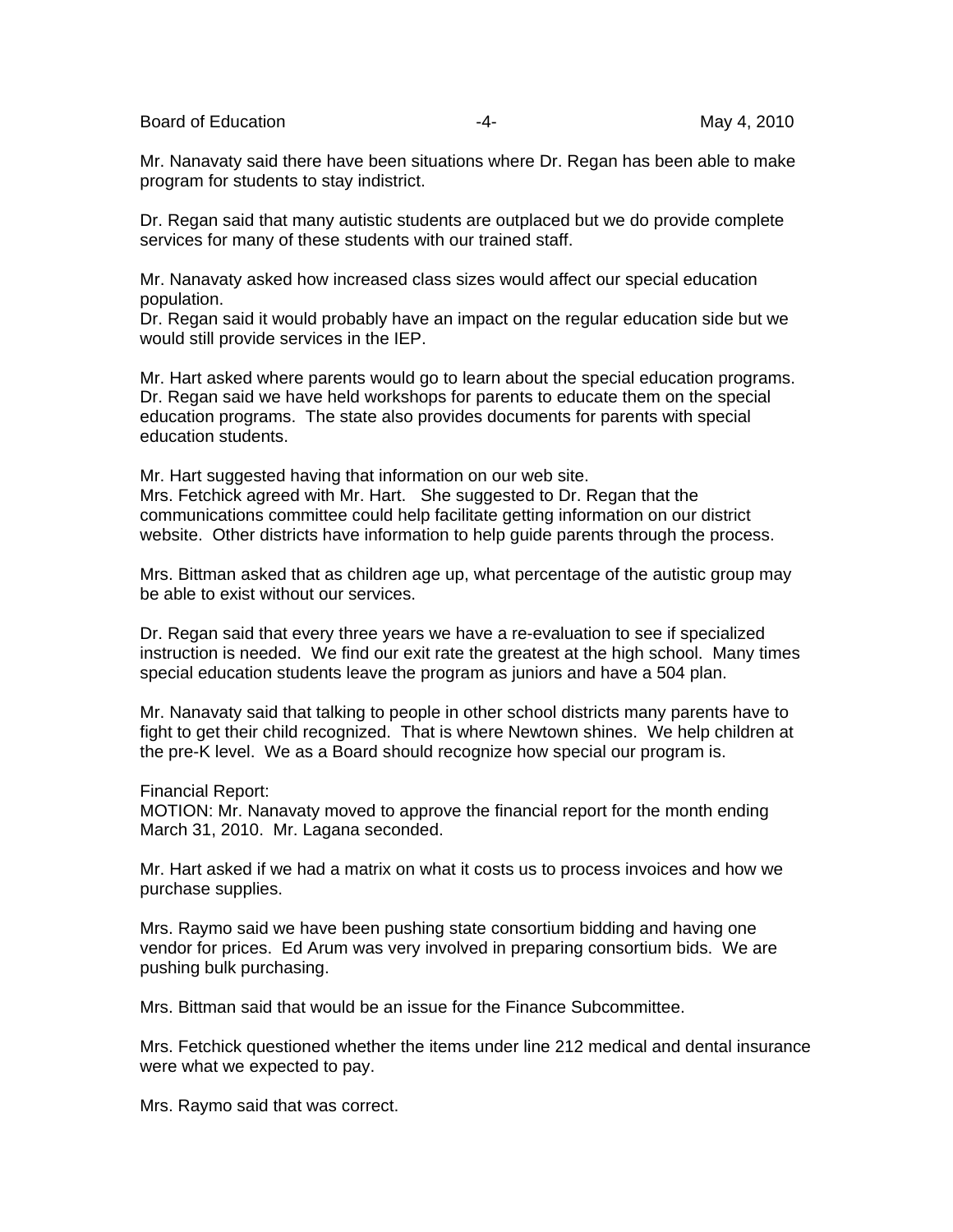Board of Education **-5-** F- The Second May 4, 2010

Mrs. Fetchick said when we received POs at the last meeting she noticed schools were purchasing Smartboards from different vendors with different prices. We could see a cost savings on purchasing at the same time.

Mrs. Raymo would check on that.

Mr. Lagana asked when we would get the rest of the school generated fees. The report showed we only received 60%.

Mrs. Raymo said they are deposited to the town. We will be contacting the schools to get the rest.

Mrs. Leidlein said we had discussed purchasing materials for next year because of this year's cost savings.

Dr. Robinson said we are not buying ahead right now.

Vote: 7 ayes

## Item 5 – New Business

Applied Science Research Course: Dr. Gejda said this course was not offered the past couple of years. It teaches students how to apply what they are learning in the real world.

Tim DeJulio teaches this course and gave the Board an overview. He taught this when he was a student teacher at the high school. We only have 5 students this year but expect 25 next year. It is designed around  $21<sup>st</sup>$  century skills and gives the students the ability to find their own answers.

Mrs. Bittman suggested these projects be filmed and shown on Channel 17.

## Item 4 – Old Business

High School Expansion Project Update: Mr. Faiella said the project is two weeks behind schedule. The HVAC contractor is making up a lot of time. The gym is on schedule, stadium work starts on May 22, the masons are close to completion on the main building addition which is 75-80% done. 80% of the glass has been installed and it should be closed up the end of May. The chiller will be back and put on the roof on Monday. The roof is complete except for the lobby. They will start prepping the new parking lots next week.

Mrs. Bittman asked if those lots would be ready before the start of school. Mr. Faiella said he thought they would.

Mrs. Bittman asked if the parent pick up area would be changing. Mr. Faiella said the lot at the end of the stadium will be enlarged and the main lot made smaller.

Mrs. Leidlein asked how many additional parking spaces there would be.

Dr. Robinson said we will be able to increase number of parking permits but was not sure of the number.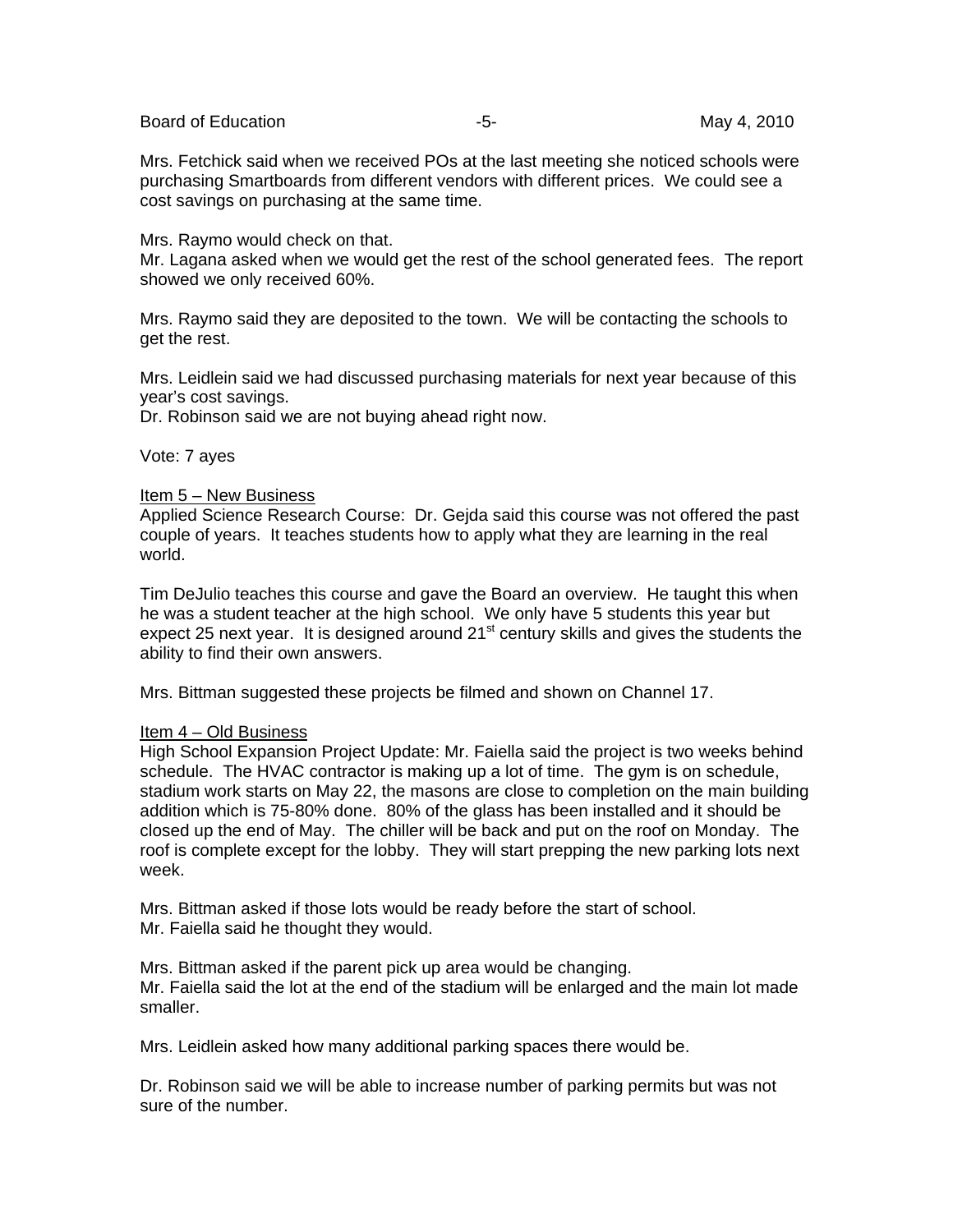Board of Education **Contract Contract Contract Contract Contract Contract Contract Contract Contract Contract Contract Contract Contract Contract Contract Contract Contract Contract Contract Contract Contract Contract Cont** 

Mr. Nanavaty asked what the anticipated action was regarding removing the portables. Mr. Faiella said the new portables were 40 feet off the edge of the new driveway. They will be moved when needed.

Bid for Hawley School Roof Replacement:

MOTION: Mr. Nanavaty moved that the Board of Education award the Hawley School Roof Replacement Project to Mastri Builders, LLS at a price of \$80,300.00. Mr. Gaines seconded.

Mr. Faiella said Mastri was the lowest bid.

Mr. Lagana asked why Quality Improvements didn't bid.

Mr. Faiella said they were involved in too many projects and were unable to commit. He has worked with all three contractors.

Mrs. Fetchick asked the time frame. Mr. Faiella said it was 60 days and would start after school is out.

Vote: 7 ayes

Bid for Hawley School Boiler Replacement:

MOTION: Mr. Nanavaty moved that the Board of Education award the Hawley School Boiler Replacement Project Option 1 to replace the boiler and burner to McKenney Mechanical at a price of \$26,600.00. Mr. Gaines seconded.

Mr. Faiella said they want to get started next week. It's best to replace the boiler because repairing it would give us no warrantee. The new one can go for 40 or 50 years.

Vote: 7 ayes

Bid for Hawley School Boiler Replacement:

MOTION: Mr. Nanavaty moved that the Board of Education, in accordance with the Town of Newtown's Charter Section (6-30), a) & b), request a special appropriation of \$4,257,690 for the Newtown Middle School roof replacement project. This amount is included in the currently approved CIP for the Town for the 2010-2011 fiscal year and should come from bonding. Mr. Lagana seconded.

Mr. Faiella said three firms bid. We will be getting a state grant for the funds. This goes to the Public Building & Site Commission to determine the architect.

Mrs. Leidlein asked about the reimbursable money for the project.

Mrs. Raymo said we will apply for the money and draw down for money for the architect. We are 31% for reimbursement for eligible costs.

Vote: 7 ayes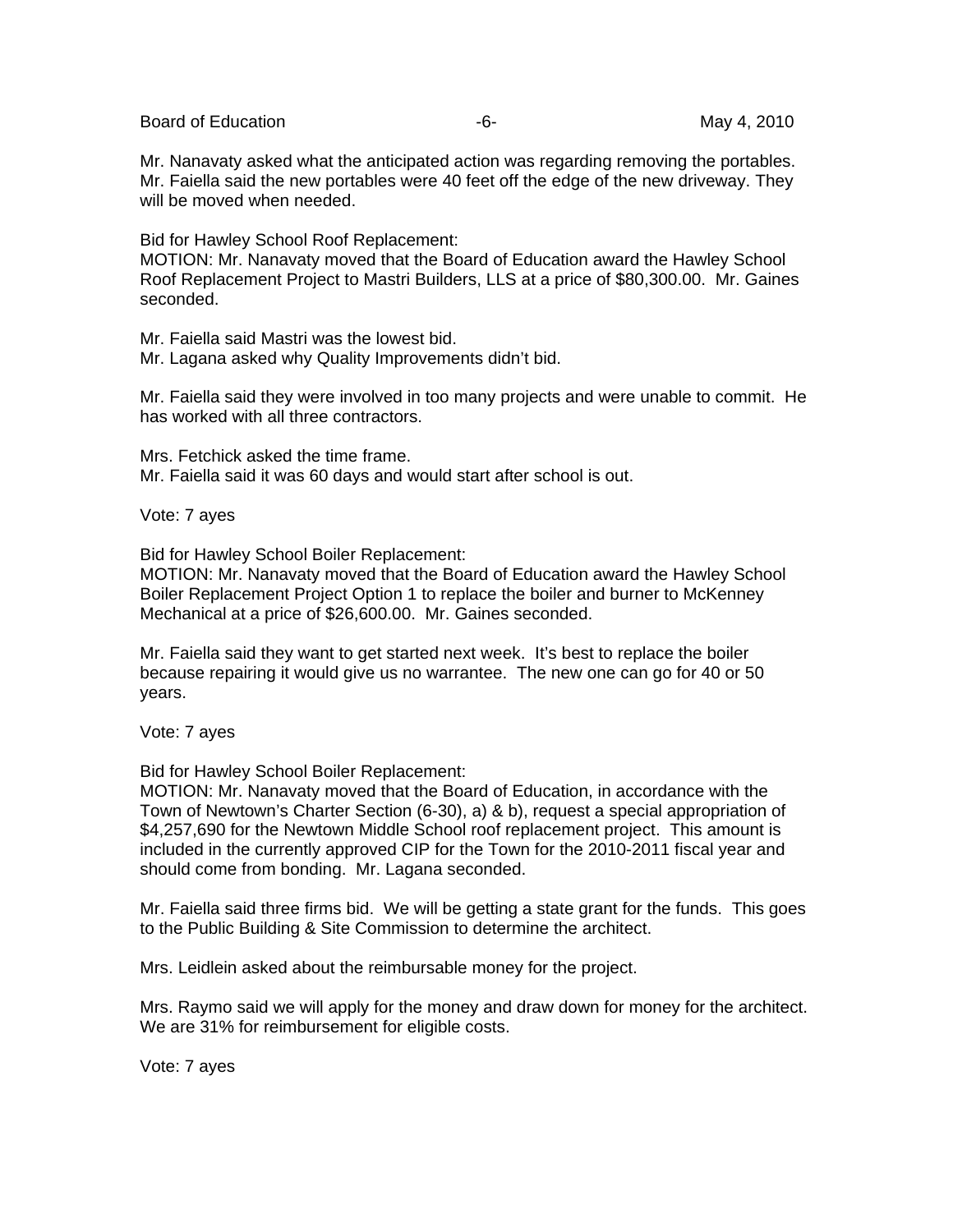Board of Education **-7-** Figure -7- May 4, 2010

#### Budget Update:

Dr. Robinson spoke about budget Options A and B infrastructure costs. Electricity savings is \$108,631, diesel gas is \$64,807, #2 heating fuel is \$50,758, excess cost at 75% is \$478,808, and the medical insurance cost savings are \$569,909. Since the Legislative Council meeting she learned we have received health care costs at 2.05% as self funding. These total \$1,272,913. Now we can add \$375,000 to that.

Mr. Nanavaty asked if we could include that \$375,000 because we don't know if the Legislative Council or Board of Finance will allow us to self-fund.

Dr. Robinson said there are steps that must precede self-funding. We have to be assured that money will be there when we need it. We need the MOU. Mrs. Raymo and Mr. Tait have to be comfortable that the 2.05% will be there to develop the fund.

Mrs. Raymo said we have to get the real numbers. She went back and looked at 2001 to 2009 premiums. A consultant is needed to help and make a recommendation. If we self fund then we are the insurance company. Mr. Tait is in the process of setting up the account.

Mr. Nanavaty said once the program starts Mr. Tait wants a three to four month reserve in place.

Mr. Hart asked if we know we can co-mingle the Town and Board of Education money and what if the Town takes more.

Mrs. Raymo said it's a Town reserve and there should be a good faith policy on how it is handled. We need a true understanding of how the reserve is used. If we have 30% in the reserve can you reduce your budget the following year because you have a reserve left over? Mr. Tait believes that's okay. There are times we may use their money or they may use ours.

Dr. Robinson said the 2.05% came from T. R. Paul.

Mr. Nanavaty said we've put in \$569,909 and wants to know if that is real savings. If not, we are looking at infrastructure costs for \$1.5M. We don't know at this point that we will be self-funded.

The Board discussed the timeline for changing to a self-insured program and if there was enough time to have it in place by July  $1<sup>st</sup>$ . It was suggested to ask Anthem for both quotes. To be binding the MOU needs to be signed by all boards. A suggestion was to look at the following year so there was time to learn how self insurance works and the risks involved.

Mrs. Leidlein requested a sample MOU they could review. Mrs. Fetchick asked for an update at the next meeting.

Mr. Gaines asked about the excess cost grant at 75%.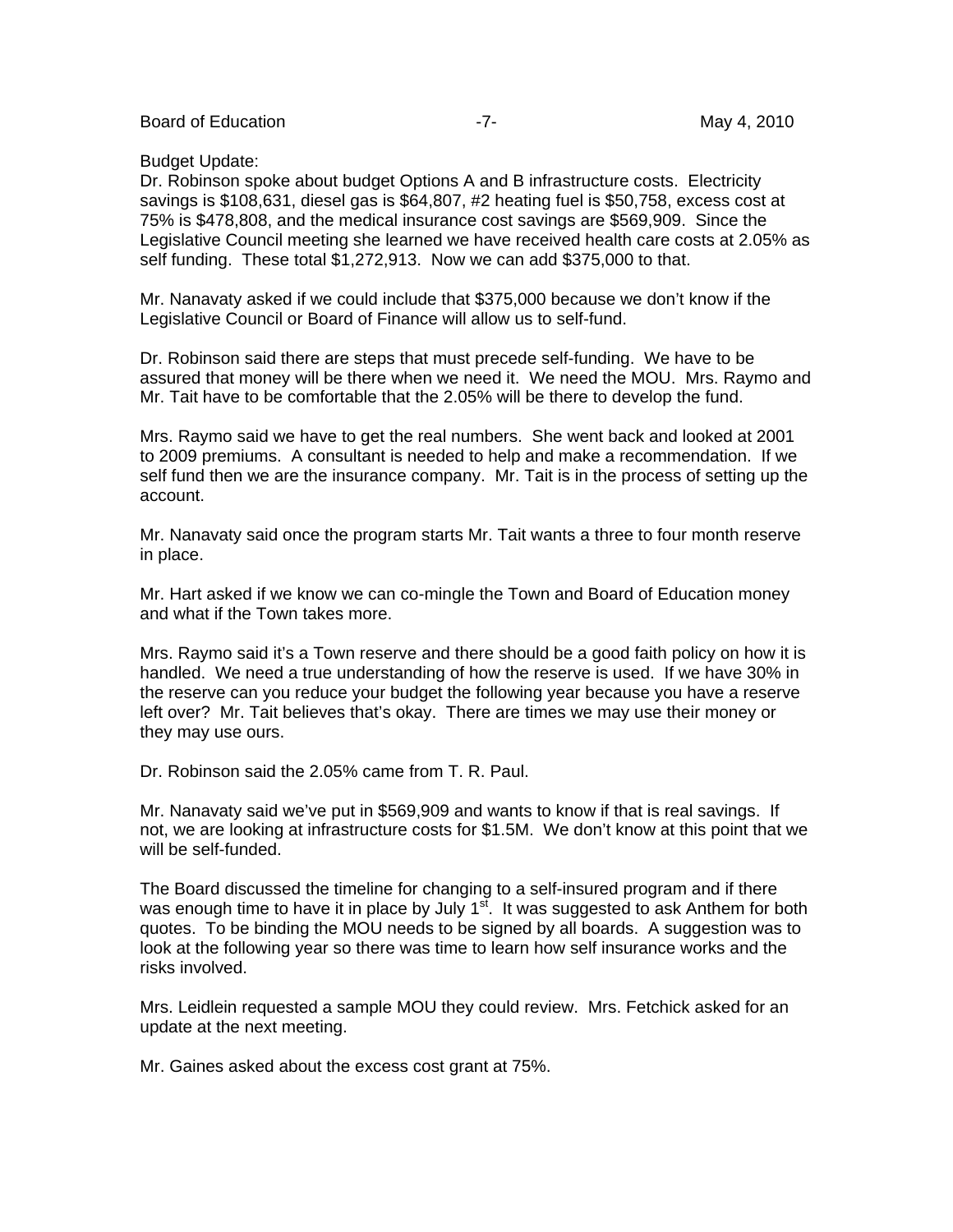Board of Education  $-8$ - Board of Education  $-8$ -

Dr. Robinson said she took the word of the Bureau of Special Education to anticipate 70% this year and 50% next year. She took it up to 75%. There is no new information to indicate a change in the percentage.

Mr. Gaines said we will have to make up money if it comes in less.

Dr. Robinson said she asked the Legislative Council if we take a riskier number and in February it comes in lower would they help us. She would feel better if we had support if it comes in lower. No one knows what that number will be.

Mrs. Raymo said excess cost is driven by the number of students and the cost. There are variables. If everything stays as this year you can expect the same percentage. We don't know about next year's cost or the number of students. Excess cost was there to help if you had students move into your district.

Mr. Nanavaty said the number we are looking at is \$1.2M. If excess cost goes into place we have only found \$700,000 in savings which we can take out of the \$2.5M.

Dr. Robinson said beyond Option A we need to find something to compensate for not getting a savings from the owner/operators' contract. We talked about afterschool activities for \$112,000. We could do deferred maintenance to save money which puts the costs out a little further. The only other choice is staffing.

Mrs. Fetchick asked to review all the class sizes and try to stay as close as possible to our class size guidelines. Look at the high school class enrollments. We could see up to \$200,000 in early retirements.

Dr. Robinson said unless we get more retirements coming forward next week we won't have that.

Mrs. Fetchick suggested having some members meet with Dr. Robinson, Dr. Gejda and the principals to brainstorm. Classroom teachers are our most important assets. We need appropriate class sizes.

Dr. Robinson agreed but said there was no way not to take teachers out with a \$2.5M cut. Class sizes for grade five will be 24 students, grade 6 will be 27 students, grade 7 will be 27 students and grade eight will be 23 students per class. The high school needs NEASC accreditation. The variety and availability of classes is more important than class size.

Mrs. Leidlein asked if she was looking at high school pay to play fees. Dr. Robinson said those funds go to the Town. To change that it would require restructuring and there is no way to get around it.

Mrs. Fetchick said the Town could create an account on their side so we could use those monies.

Mrs. Raymo said this is a revenue so they put it on that side of their budget. We can't spend against it. High school parking money also goes to the Town. In every other town it stays with the school.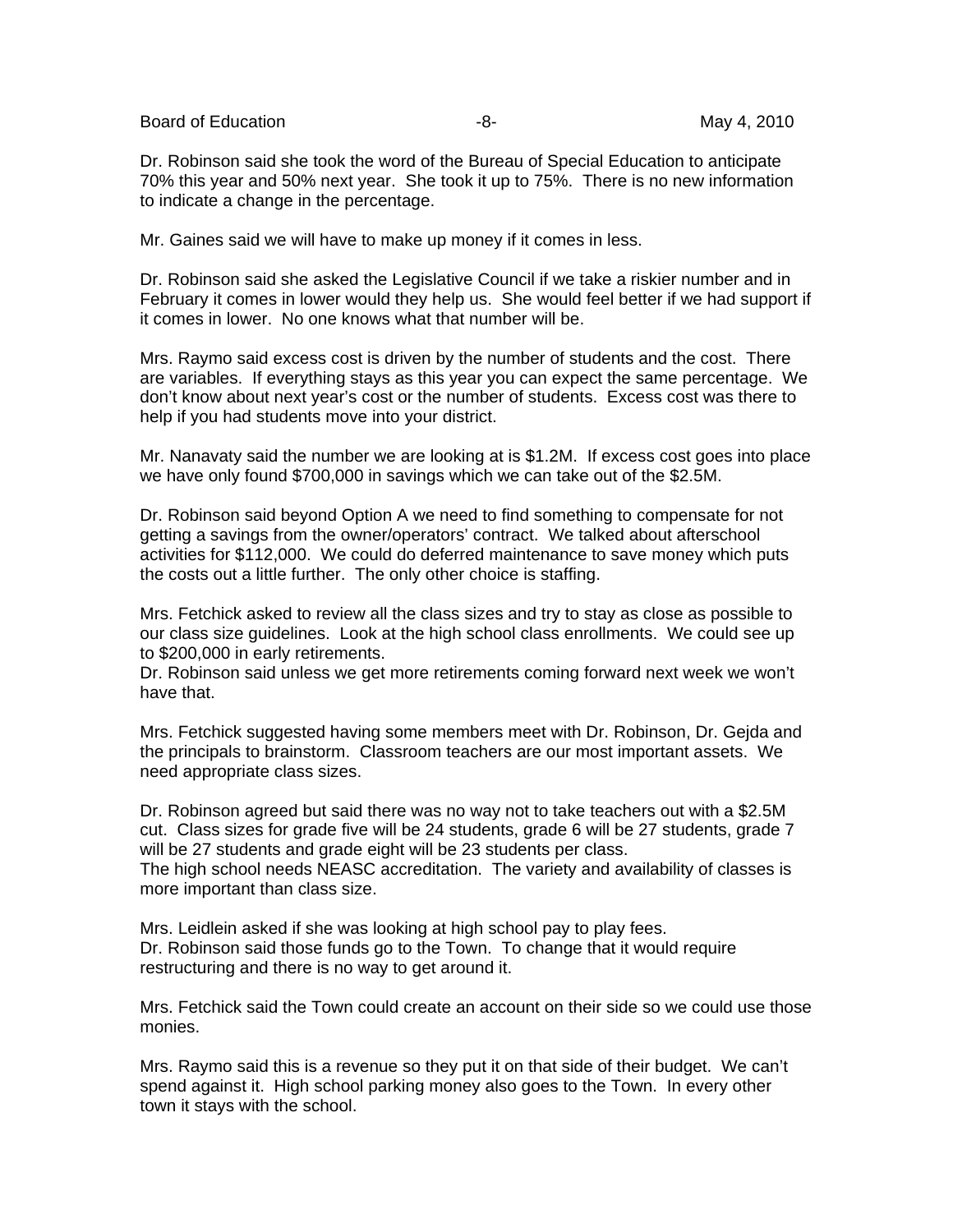Board of Education **-9-** Figure 2010 **May 4, 2010** 

Mr. Nanavaty said that years ago the Legislative Council cut the Board of Education budget. Mr. Rosenthal entered into an agreement with the Town that if the Town gave them an amount of money the schools would return that money to the Town to offset the money received from the Legislative Council. That was paid back tenfold and we should now be free to keep that money. The previous Board of Education said we wouldn't charge parks and rec for using the pool. This Board may decide to keep those monies in the school. That is a policy decision with possible ramifications from the other Boards in town. He feels we have more than paid back the original amount of \$175,000 to \$300,000. Mr. Hart said it was \$300,000. Mr. Nanavaty said we have to decide to relook at school generated fees.

Dr. Robinson asked if it was an ordinance. Mr. Nanavaty said it was a verbal agreement. Mr. Hart said it was in 2004.

Mrs. Bittman said it was her understanding there was a struggle with the stipend for teachers. Is there any scenario where we can fund the sport and teacher stipends?

Mrs. Raymo said it would be an accounting issue for student activities. We would have to look at the legal issue before we set up these funds.

Mrs. Bittman said at the high school level we would fund transportation and other materials for bigger dollars. The other side is the amount the parents have to fund would be higher.

Mr. Hart felt that was a far better choice than laying off teachers.

Mrs. Bittman asked for more information on how to facilitate this.

Mrs. Fetchick asked if we should invite Gregg Simon to speak to this. Dr. Robinson said Mr. Simon would welcome that.

Mr. Nanavaty said previous Board members have considered all these possibilities. We did put in higher fees but then decided to reduce them. As a result that decreased the money returned to the Town. You have to keep in mind the ramifications of the increases. We helped with the middle school seats and blue and gold stadium when more funds were needed. He is concerned about saying parent organizations have to take over. Middle school and Reed jazz band are held after school. The reason we reduced pay for play was because at the State Legislature there was a movement to eliminate that. We wanted to try to reduce it to eventually eliminate it.

Mr. Gaines said a lot of the money doesn't come back to fund the activities. Where do parking fees show up in our budget? Doesn't the Board of Education benefit from the pay for play fees?

Mrs. Raymo said we are not gaining any benefit. We are filling an obligation. We need to communicate to the Town to not depend on this as a revenue.

Mr. Hart said that right now we can't use that money to help with the reduction.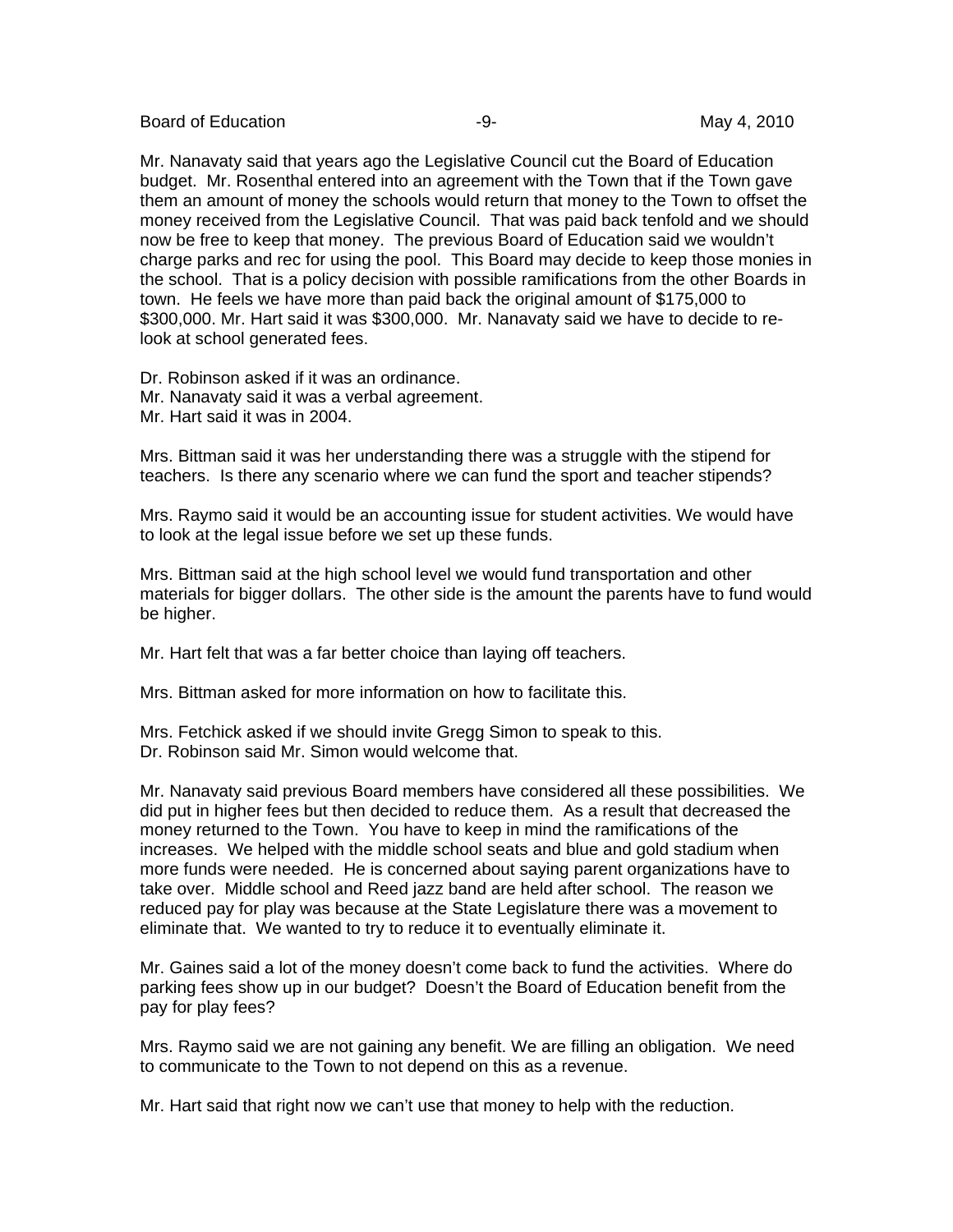Board of Education **Contract Contract Contract Contract Contract Contract Contract Contract Contract Contract Contract Contract Contract Contract Contract Contract Contract Contract Contract Contract Contract Contract Cont** 

Mrs. Raymo said we will talk to the Town on Thursday. For some towns it is becoming difficult to collect the money from the parents.

Mrs. Bittman said she wanted to offer a question and answer session with Dr. Robinson prior to the referendum.

Mrs. Fetchick said we need to advocate voting yes.

Mr. Nanavaty said he will advocate voting no to send a message until the powers that be understand they can't continue to decrease funds for education. People come here for education. They have to put money back.

Mrs. Leidlein said she advocates a yes vote to move forward.

Mr. Gaines agreed that we need a budget but this one moves the Town backward. The highway grant was \$300,000. The action taken to reduce our budget was unconscionable. He will vote no.

Mr. Hart said the budget is not adequate to run the schools. We have one of the lowest funded school systems. The budget process makes people afraid that by voting no there will be more cuts. We need to restructure the voting process with the questions. The Legislative Council is not being vindictive. They truly want to do what is best for the Town. If we have cuts year after year it will hurt everyone. We have to end it by voting no. He advocates adding money back.

Mr. Lagana said he will reluctantly vote yes. He doesn't see the money going back.

Dr. Robinson said we are very divided with school supporters. We can count on 2400 no votes. We want 3000 yes votes. This year at least 50% were no votes because there isn't enough money. They are angry. She can't see the school district making more cuts.

Mrs. Bittman said we have school supporters fighting each other over how much risk each of the two sides will take. She was convinced that we would see a cut that would reflect the \$300,000 savings in health insurance. At this point she can't see 8 members of the Legislative Council vote to put money back. She feels we gained \$375,000 and cannot take the risk of making a no vote. It is not an adequate budget but we have to manage it the best we can. She wants everyone in town to know what a passed budget will do to the town. She is advocating yes to move beyond this.

Mr. Nanavaty disagreed. The budget doesn't get passed without the support of school supporters. This is the wrong message to send. Mrs. Bittman said there was a low voter turnout.

Mr. Nanavaty said a lot didn't vote because they did not support a budget they could not accept. They have to get out to be heard. We will see the numbers drastically increase. The agencies for bonding want budgets to pass quickly. If the referendum goes down numerous times the fiscal body will have to give a budget that will support education.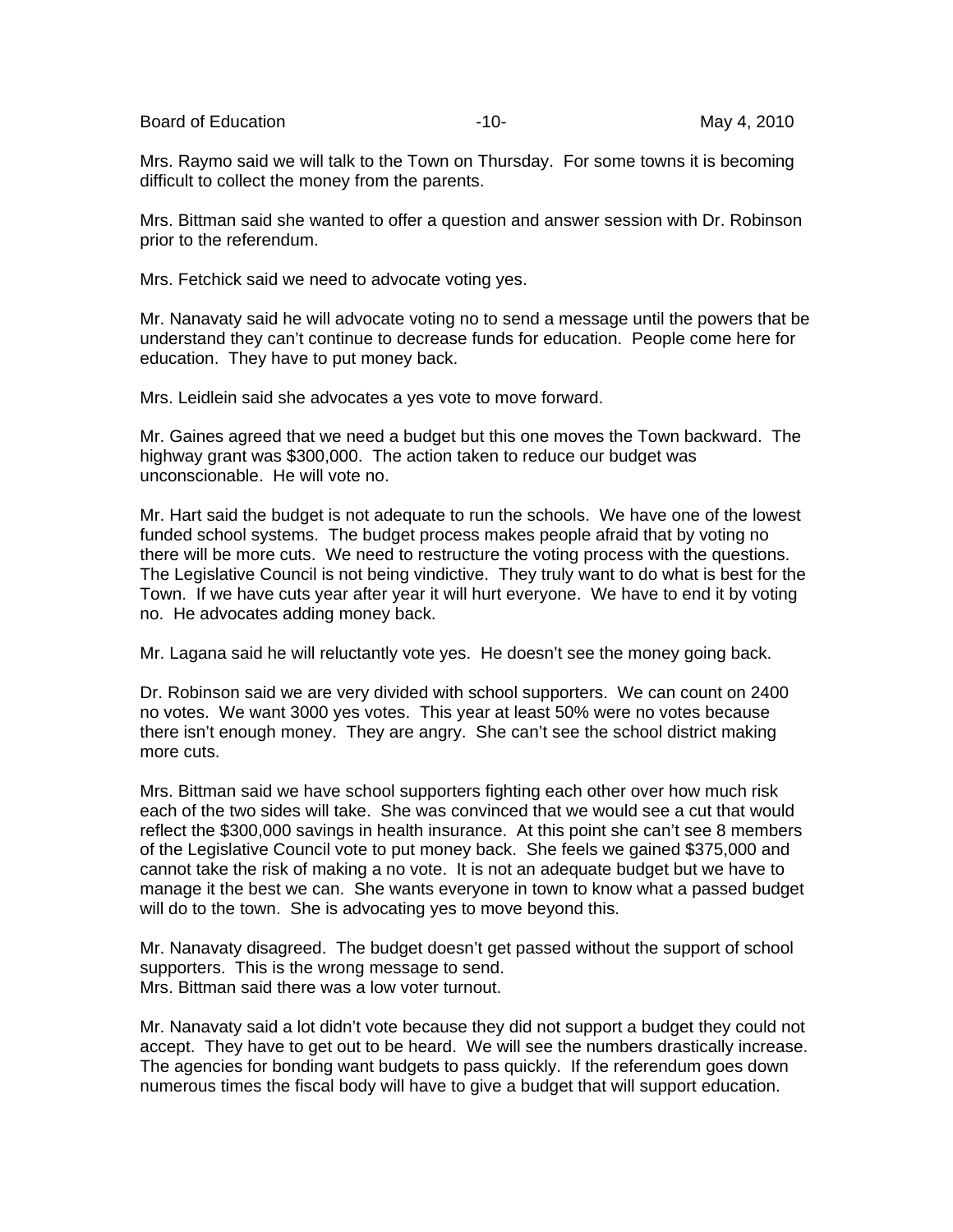Board of Education **Container Container Container Container Container Container Container May 4, 2010** 

Mrs. Bittman said if the next one goes down and we are cut more it is a risk scenario. She is taking a lower risk road. People in town should have this discussion.

Mrs. Fetchick said when the Legislative Council learned about our \$300,000 savings they could have easily cut that too. She agrees that it is too much of a risk to try to endure more cuts. People lose their stamina to keep going out to vote.

Mr. Gaines said if we had the \$1.3M that was passed up in March the budget would have passed. If we get a large no vote this time it would send the Legislative Council a message. The risk of another cut is worth the reward of people telling what they want.

Mrs. Bittman asked how much is enough? If the \$100,000 would have passed would people be advocating yes?

Mr. Gaines said the \$300,000 highway grant should not be counted as revenue. There are opportunities to keep the mil rate low, restore funding to education and everyone walks away satisfied.

Mrs. Bittman said the owner/operator negotiations would be discussed in a non-meeting after the conclusion of the board meeting.

#### Item 5 – New Business (continued)

First Reading of the Acceptable Use of Technology Guidelines Policy: Dr. Gejda said they would like to have this policy available the beginning of next school year. The attached documents are part of the regulations piece. We currently have a consent form for parents to sign but it had not been part of a policy.

Mrs. Leidlein asked the reasoning for only having parents of students in grades 5 through 12 sign off every other year instead of each year.

Dr. Gejda said most people felt it was sufficient to be done those years and also for clerical reasons. Grades K through 4 will be done every year.

Mr. Nanavaty said if students bring computers to school you can't set up a policy telling them how to use their own technology.

Mrs. Bittman said we have to define use which refers to inappropriate websites in a district facility. We want to give the administration the ability to stop a child even if it's their own technology. The school day also means when they are on field trips.

#### Item 6 – Public Participation

Carla Kron, 4 Clapboard Ridge Road, said that after the Legislative Council meeting she understood the cut was \$800,000 for the Board of Education. She doesn't know what the number is anymore. We should be conservative in self funding insurance and get the right number for savings. The question and answer session would be good. The Legislative Council should do the same. It would have been good for other Legislative Council members besides Mr. Fitzgerald to be here tonight.